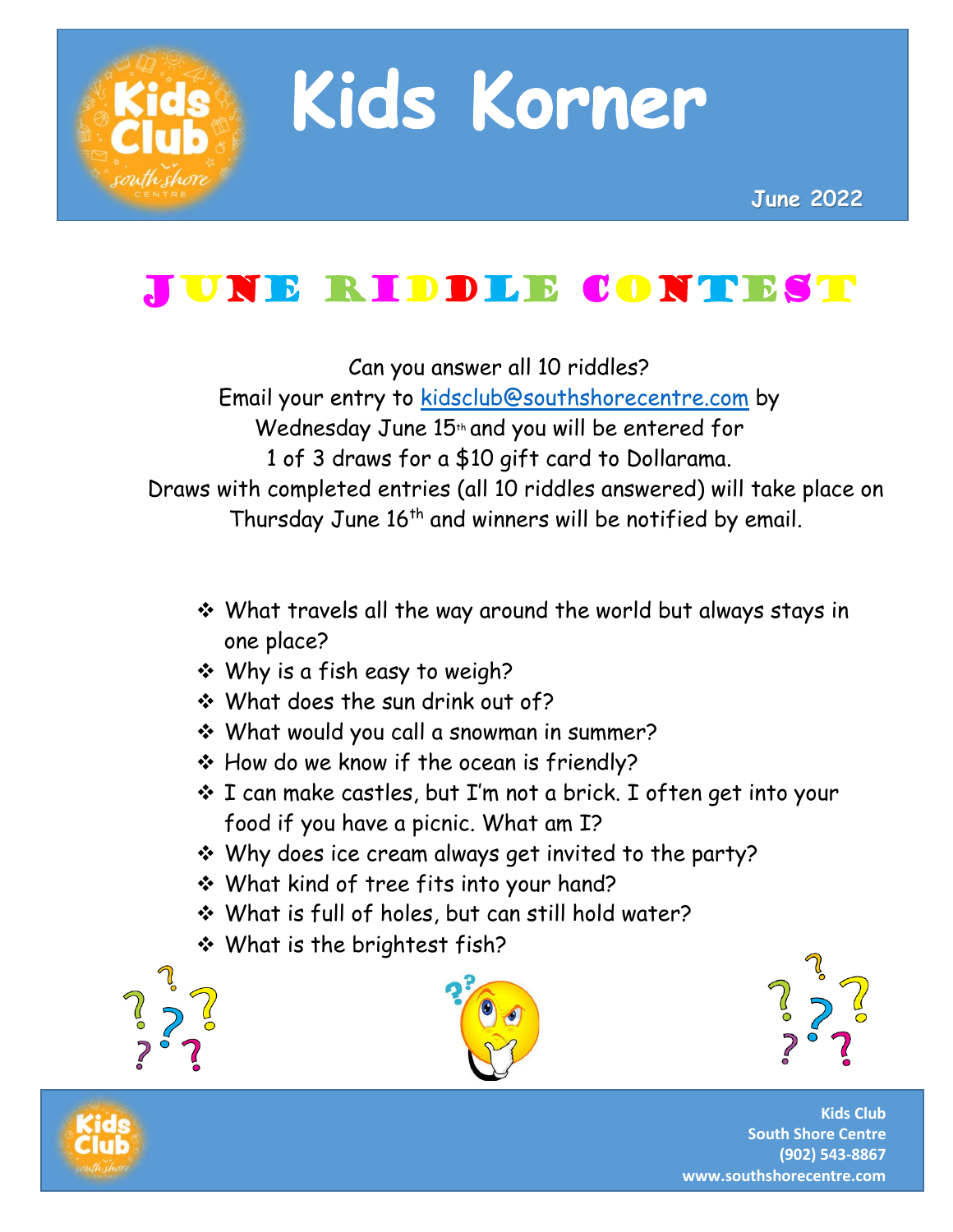





#### **CRAFT TIME: Popsicle Stick Octopus**

#### **MATERIALS:**

- **Colored popsicle sticks (or paint your own)**
- **Cheerios**
- **Wiggly Eyes**
- **Construction Paper**
- **Glue**



#### **INSTRUCTIONS:**

- **1. Trace something round, like a cup, to create a perfect circle on construciton paper. Choose whatever color you'd like!**
- **2. Cut the circle out of the construction paper.**
- **3. Glue 4 colored popsicle sticks to on another to make a star shape. Start by making a plus sign, then add 2 more diagonally to make the star.**
- **4. Glue the construction paper circle to the center of the popsicle sticks.**
- **5. Add wiggly eyes and draw a smile.**
- **6. Glue cheerios to each of your octopus's arms to creat it's "suckers"**



**Kids Club South Shore Centre (902) 543-8867 www.southshorecentre.com**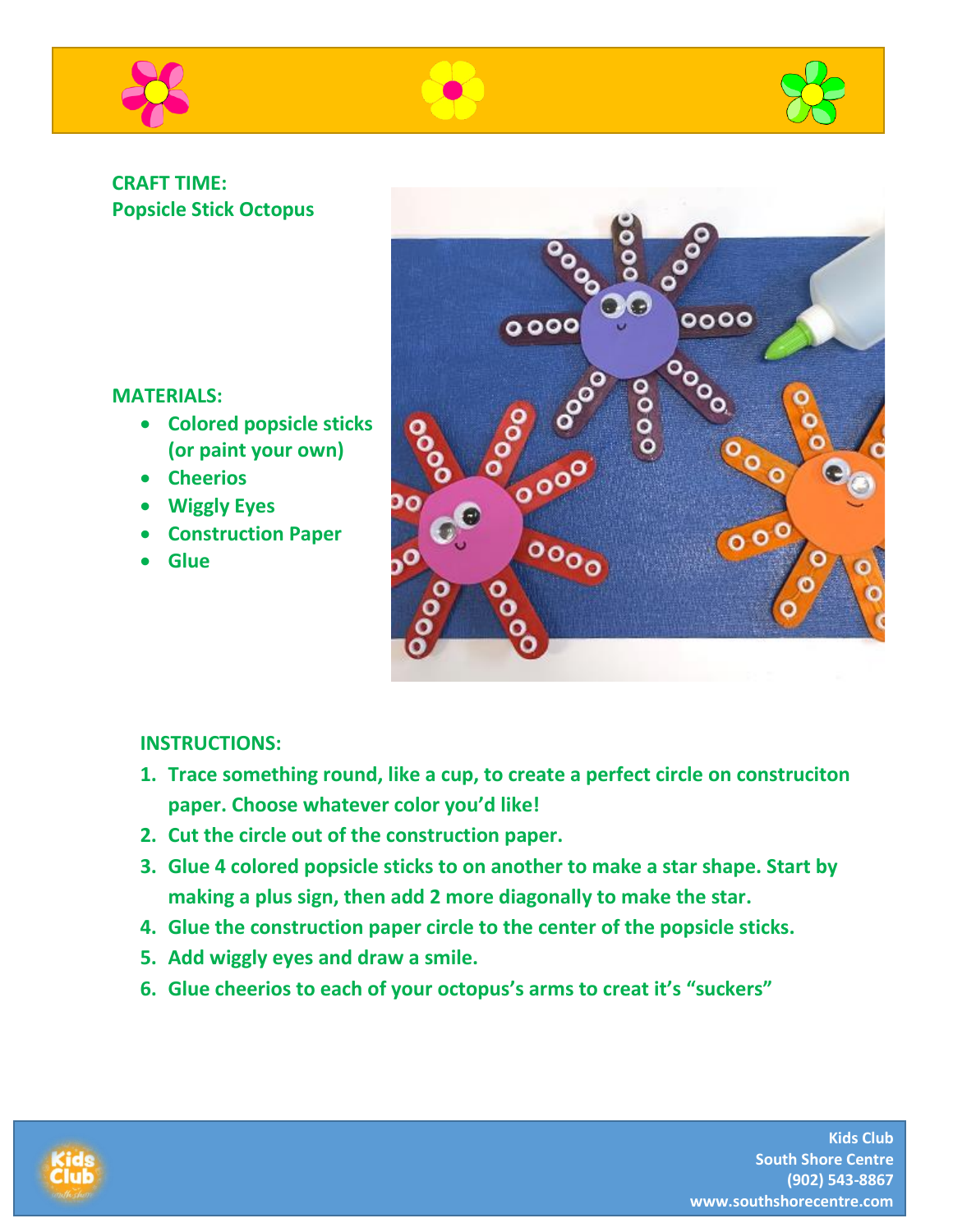







**Coloring Pages** 

123kidsfun.com



1. Purple 2. Blue 3. Light Blue 4. Pink 5. Orange 6. Brown 7. Yellow 8. White 9. Light Green 10. Red 11. Grey